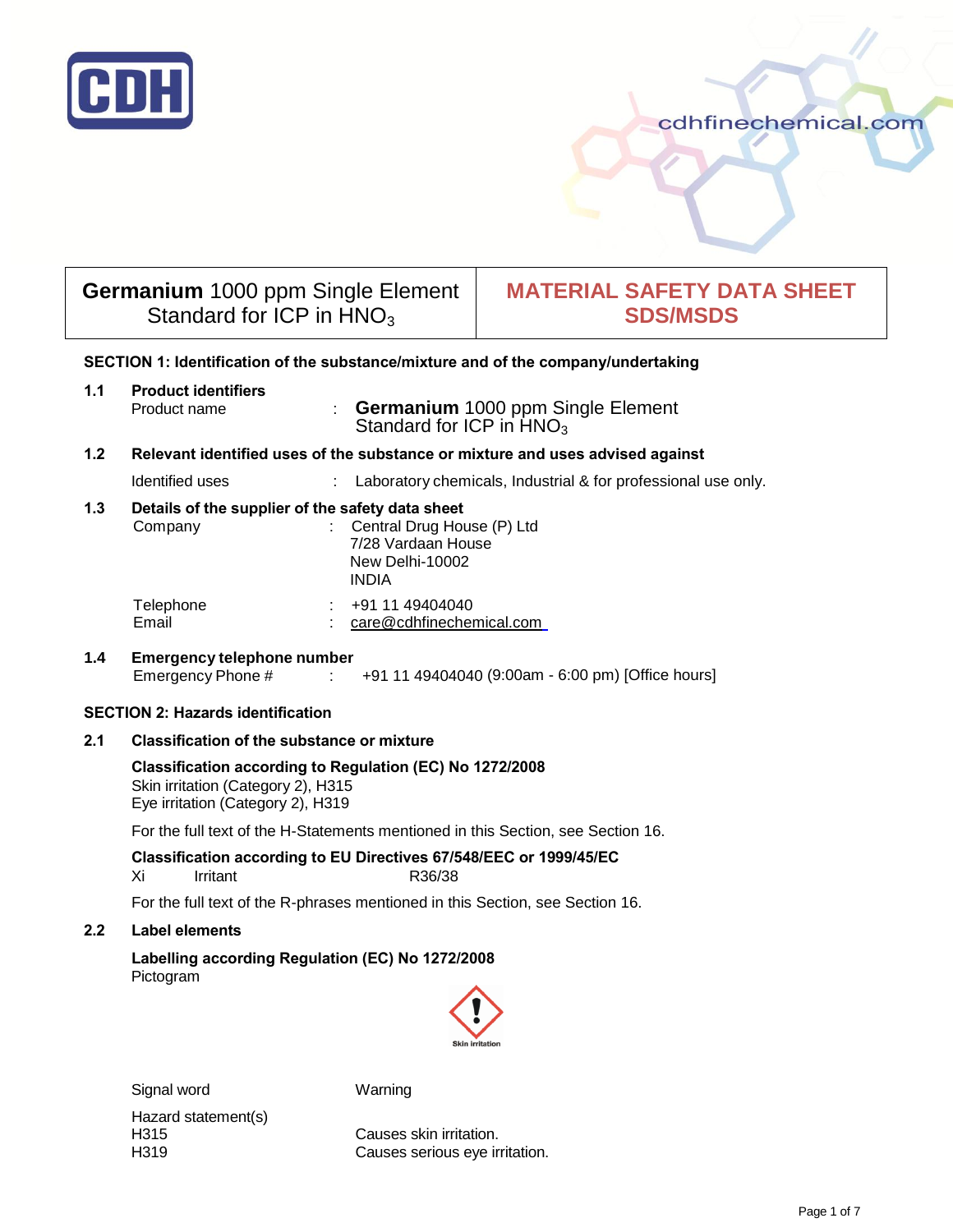Precautionary statement(s)

P305 + P351 + P338 IF IN EYES: Rinse cautiously with water for several minutes. Remove contact lenses, if present and easy to do. Continue rinsing.

Supplemental Hazard none **Statements** 

# **According to European Directive 67/548/EEC as amended.**

Hazard symbol(s) Xi Irritant



| R-phrase(s) |                                                                                                  |
|-------------|--------------------------------------------------------------------------------------------------|
| R36/38      | Irritating to eyes and skin.                                                                     |
| S-phrase(s) |                                                                                                  |
| S26         | In case of contact with eyes, rinse immediately with plenty of water and<br>seek medical advice. |

#### **2.3 Other hazards**

This substance/mixture contains no components considered to be either persistent, bioaccumulative and toxic (PBT), or very persistent and very bioaccumulative (vPvB) at levels of 0.1% or higher.

#### **SECTION 3: Composition/information on ingredients**

#### **3.2 Mixtures**

|              | Hazardous ingredients according to Regulation (EC) No 1272/2008 |                                     |               |
|--------------|-----------------------------------------------------------------|-------------------------------------|---------------|
| Component    |                                                                 | Classification                      | Concentration |
| Nitric acid  |                                                                 |                                     |               |
| CAS-No.      | 7697-37-2                                                       | Ox. Liq. 3; Skin Corr. 1A;          | $>= 1 - 5\%$  |
| EC-No.       | 231-714-2                                                       | H <sub>272</sub> , H <sub>314</sub> |               |
| Index-No.    | 007-004-00-1                                                    |                                     |               |
|              | Hazardous ingredients according to Directive 1999/45/EC         |                                     |               |
| Component    |                                                                 | Classification                      | Concentration |
| Niitrio ooid |                                                                 |                                     |               |

| Nitric acid |              |                 |              |
|-------------|--------------|-----------------|--------------|
| CAS-No.     | 7697-37-2    | O. C. R 8 - R35 | $>= 1 - 5\%$ |
| EC-No.      | 231-714-2    |                 |              |
| Index-No.   | 007-004-00-1 |                 |              |
|             |              |                 |              |

For the full text of the H-Statements and R-Phrases mentioned in this Section, see Section 16

#### **SECTION 4: First aid measures**

#### **4.1 Description of first aid measures**

#### **General advice**

Consult a physician. Show this safety data sheet to the doctor in attendance.

#### **If inhaled**

If breathed in, move person into fresh air. If not breathing, give artificial respiration. Consult a physician.

#### **In case of skin contact**

Wash off with soap and plenty of water. Consult a physician.

#### **In case of eye contact**

Rinse thoroughly with plenty of water for at least 15 minutes and consult a physician.

#### **If swallowed**

Never give anything by mouth to an unconscious person. Rinse mouth with water. Consult a physician.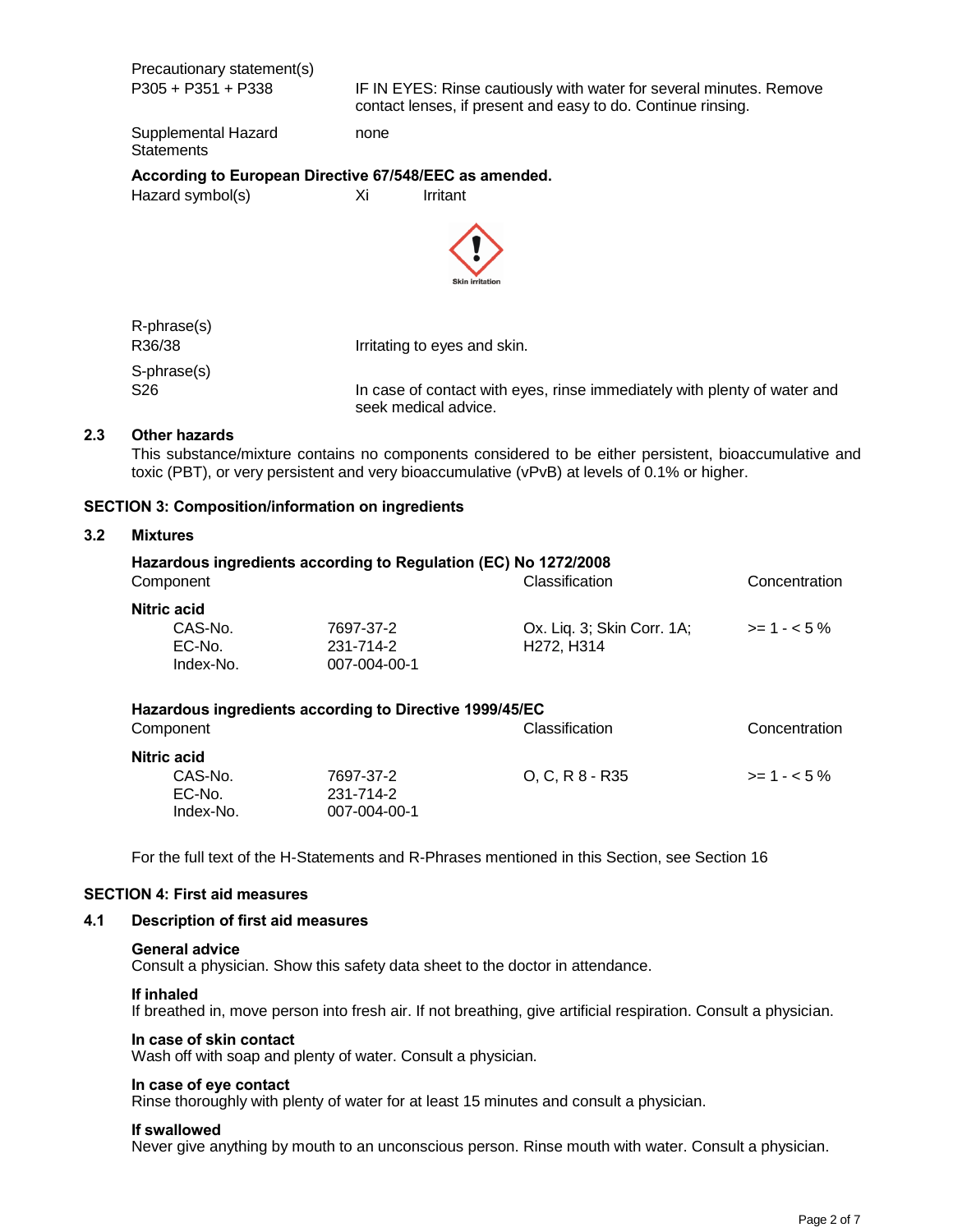## **4.2 Most important symptoms and effects, both acute and delayed**

The most important known symptoms and effects are described in the labelling (see section 2.2) and/or in section 11

**4.3 Indication of any immediate medical attention and special treatment needed**  No data available

#### **SECTION 5: Firefighting measures**

- **5.1 Extinguishing media**
	- **Suitable extinguishing media**  Use water spray, alcohol-resistant foam, dry chemical or carbon dioxide.
- **5.2 Special hazards arising from the substance or mixture**  Nitrogen oxides (NOx)
- **5.3 Advice for firefighters** Wear self-contained breathing apparatus for firefighting if necessary.
- **5.4 Further information** No data available

#### **SECTION 6: Accidental release measures**

- **6.1 Personal precautions, protective equipment and emergency procedures**  Use personal protective equipment. Avoid breathing vapours, mist or gas. Ensure adequate ventilation. Evacuate personnel to safe areas. For personal protection see section 8.
- **6.2 Environmental precautions** Do not let product enter drains.
- **6.3 Methods and materials for containment and cleaning up**  Soak up with inert absorbent material and dispose of as hazardous waste. Keep in suitable, closed containers for disposal.
- **6.4 Reference to other sections** For disposal see section 13.

# **SECTION 7: Handling and storage**

- **7.1 Precautions for safe handling** Avoid contact with skin and eyes. Avoid inhalation of vapour or mist. For precautions see section 2.2.
- **7.2 Conditions for safe storage, including any incompatibilities**  Store in cool place. Keep container tightly closed in a dry and well-ventilated place. Containers which are opened must be carefully resealed and kept upright to prevent leakage. Storage class (TRGS 510): Non Combustible Liquids
- **7.3 Specific end use(s)** Apart from the uses mentioned in section 1.2 no other specific uses are stipulated

#### **SECTION 8: Exposure controls/personal protection**

**8.1 Control parameters**

**Components with workplace control parameters**

#### **8.2 Exposure controls**

# **Appropriate engineering controls**

Handle in accordance with good industrial hygiene and safety practice. Wash hands before breaks and at the end of workday.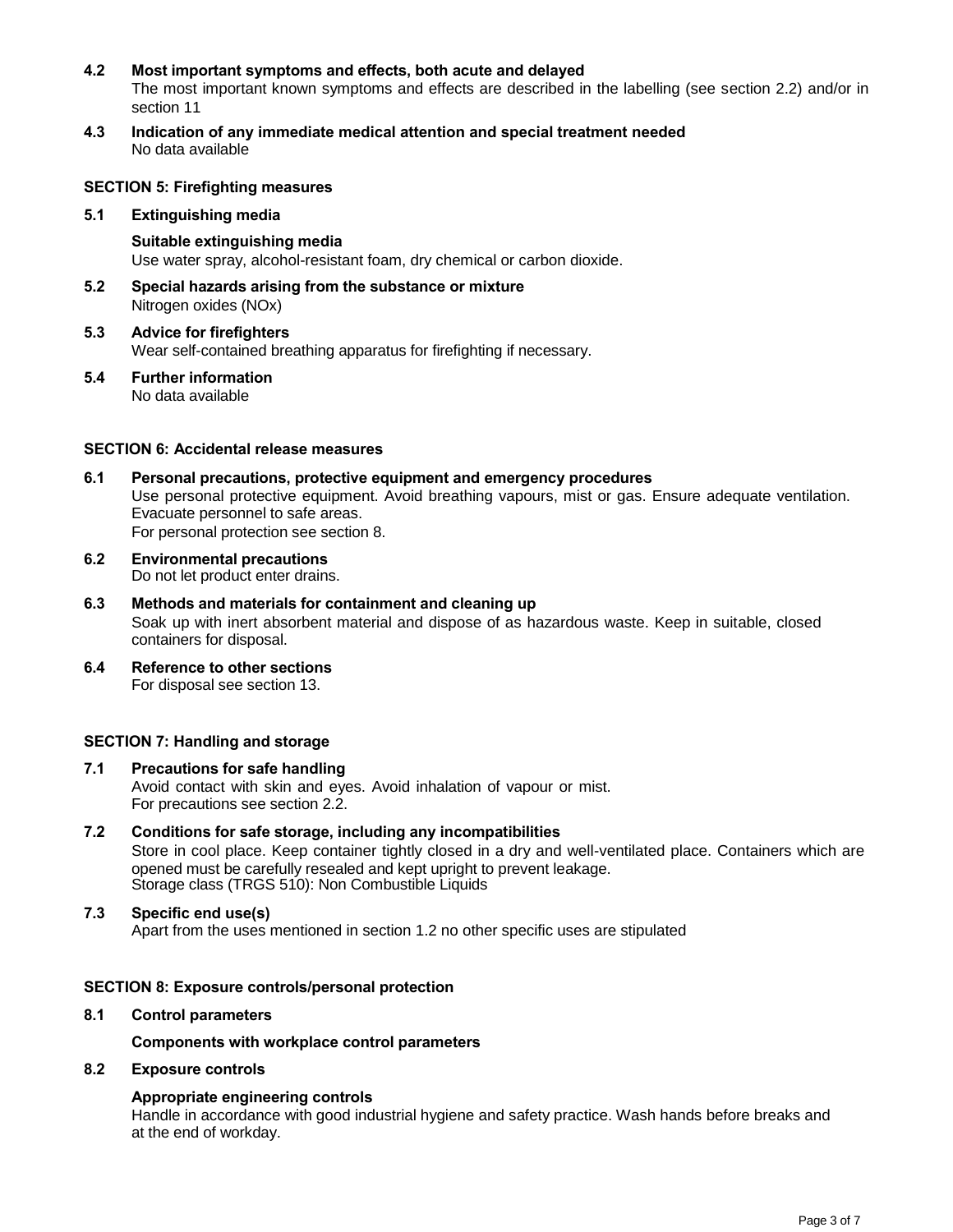# **Personal protective equipment**

# **Eye/face protection**

Tightly fitting safety goggles. Faceshield (8-inch minimum). Use equipment for eye protection tested and approved under appropriate government standards such as NIOSH (US) or EN 166 (EU).

# **Skin protection**

Handle with gloves. Gloves must be inspected prior to use. Use proper glove removal technique (without touching glove's outer surface) to avoid skin contact with this product. Dispose of contaminated gloves after use in accordance with applicable laws and good laboratory practices. Wash and dry hands.

# **Body Protection**

Complete suit protecting against chemicals, The type of protective equipment must be selected according to the concentration and amount of the dangerous substance at the specific workplace.

# **Respiratory protection**

Where risk assessment shows air-purifying respirators are appropriate use a full-face respirator with multi-purpose combination (US) or type ABEK (EN 14387) respirator cartridges as a backup to engineering controls. If the respirator is the sole means of protection, use a full-face supplied air respirator. Use respirators and components tested and approved under appropriate government standards such as NIOSH (US) or CEN (EU).

# **Control of environmental exposure**

Do not let product enter drains.

# **SECTION 9: Physical and chemical properties**

# **9.1 Information on basic physical and chemical properties**

| a) | Appearance                                         | Form: clear, liquid<br>Colour: colourless |
|----|----------------------------------------------------|-------------------------------------------|
| b) | Odour                                              | No data available                         |
| c) | <b>Odour Threshold</b>                             | No data available                         |
| d) | pH                                                 | No data available                         |
| e) | Melting point/freezing<br>point                    | No data available                         |
| f) | Initial boiling point and<br>boiling range         | No data available                         |
| g) | Flash point                                        | Not applicable                            |
| h) | <b>Evaporation rate</b>                            | No data available                         |
| i) | Flammability (solid, gas)                          | No data available                         |
| j) | Upper/lower<br>flammability or<br>explosive limits | No data available                         |
| k) | Vapour pressure                                    | No data available                         |
| I) | Vapour density                                     | No data available                         |
| m) | Relative density                                   | No data available                         |
| n) | Water solubility                                   | completely miscible                       |
| o) | Partition coefficient: n-<br>octanol/water         | No data available                         |
| p) | Auto-ignition<br>temperature                       | No data available                         |
| q) | Decomposition<br>temperature                       | No data available                         |
| r) | Viscosity                                          | No data available                         |
| s) | <b>Explosive properties</b>                        | No data available                         |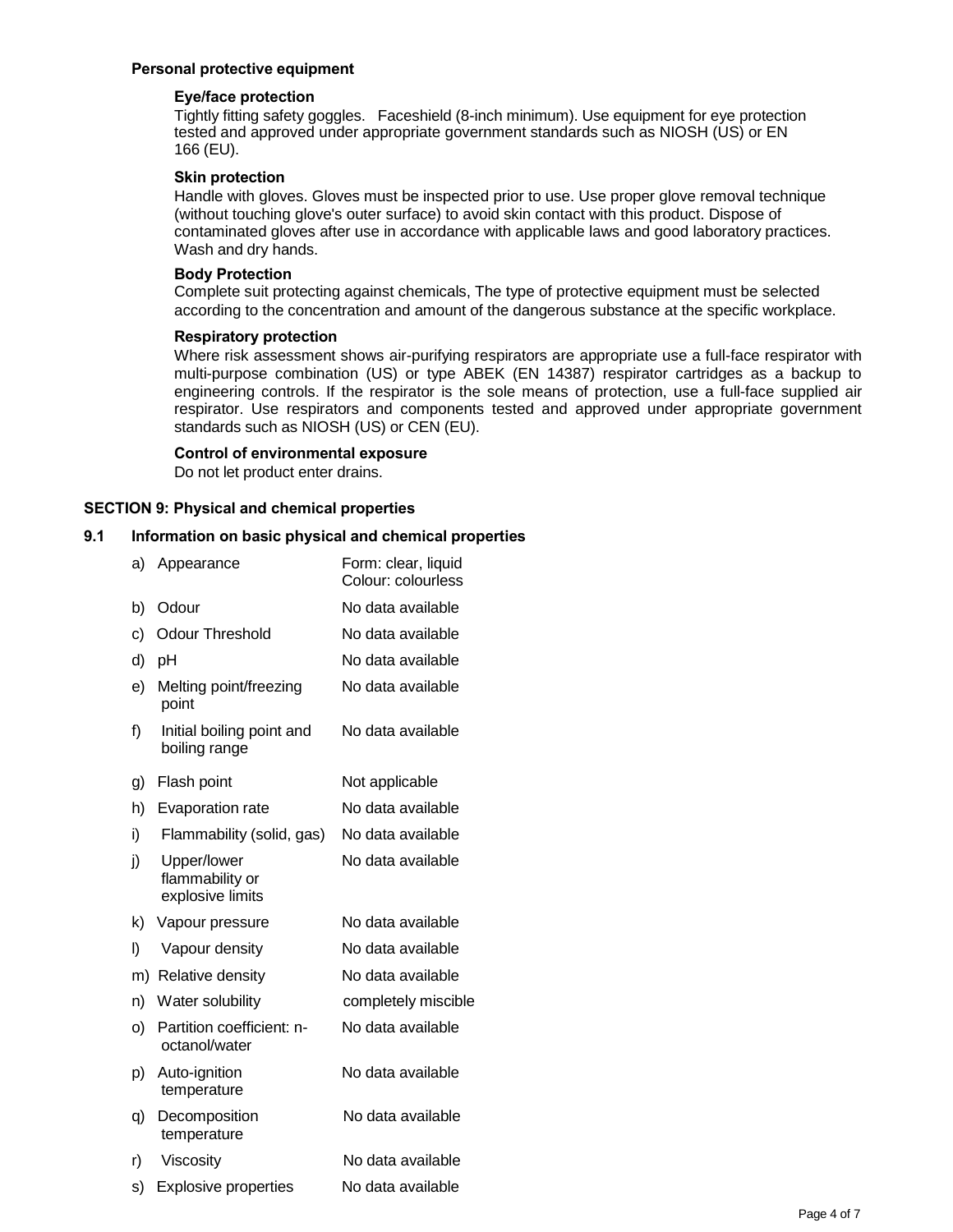- t) Oxidizing properties No data available
- **9.2 Other safety information** No data available

# **SECTION 10: Stability and reactivity**

- **10.1 Reactivity**  No data available
- **10.2 Chemical stability**  Stable under recommended storage conditions.
- **10.3 Possibility of hazardous reactions**  No data available
- **10.4 Conditions to avoid**  No data available
- **10.5 Incompatible materials**  No data available
- **10.6 Hazardous decomposition products**  Other decomposition products - No data available In the event of fire: see section 5

# **SECTION 11: Toxicological information**

# **11.1 Information on toxicological effects**

**Acute toxicity**  No data available

**Skin corrosion/irritation**  No data available

**Serious eye damage/eye irritation**  No data available

**Respiratory or skin sensitisation Germ cell mutagenicity** 

No data available

# **Carcinogenicity**

IARC: No component of this product present at levels greater than or equal to 0.1% is identified as probable, possible or confirmed human carcinogen by IARC.

#### **Reproductive toxicity**  No data available

**Specific target organ toxicity - single exposure**  No data available

**Specific target organ toxicity - repeated exposure**  No data available

**Aspiration hazard**  No data available

**Additional Information** 

RTECS: Not available

Liver - Irregularities - Based on Human Evidence (Nitric acid)

# **SECTION 12: Ecological information**

**12.1 Toxicity** 

No data available

**12.2 Persistence and degradability**  No data available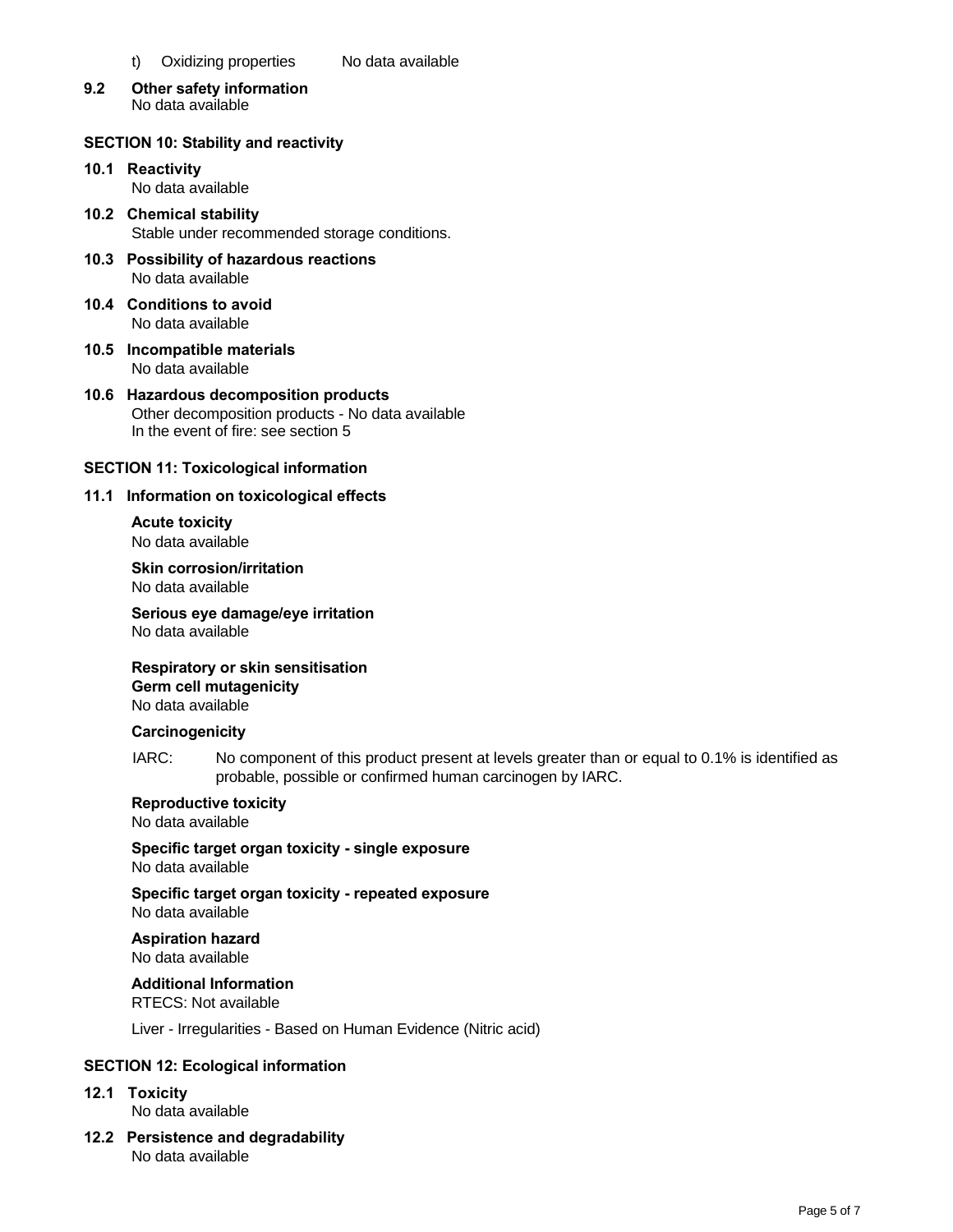|      | No data available                                                                                                                                                                                                                                | 12.3 Bioaccumulative potential                                 |                                                                                                                                                                                                                      |                   |
|------|--------------------------------------------------------------------------------------------------------------------------------------------------------------------------------------------------------------------------------------------------|----------------------------------------------------------------|----------------------------------------------------------------------------------------------------------------------------------------------------------------------------------------------------------------------|-------------------|
|      | 12.4 Mobility in soil<br>No data available                                                                                                                                                                                                       |                                                                |                                                                                                                                                                                                                      |                   |
|      | 12.5 Results of PBT and vPvB assessment<br>This substance/mixture contains no components considered to be either persistent, bioaccumulative and<br>toxic (PBT), or very persistent and very bioaccumulative (vPvB) at levels of 0.1% or higher. |                                                                |                                                                                                                                                                                                                      |                   |
|      | 12.6 Other adverse effects<br>No data available                                                                                                                                                                                                  |                                                                |                                                                                                                                                                                                                      |                   |
|      |                                                                                                                                                                                                                                                  | <b>SECTION 13: Disposal considerations</b>                     |                                                                                                                                                                                                                      |                   |
|      | 13.1 Waste treatment methods                                                                                                                                                                                                                     |                                                                |                                                                                                                                                                                                                      |                   |
|      | <b>Product</b><br>Offer surplus and non-recyclable solutions to a licensed disposal company.                                                                                                                                                     |                                                                |                                                                                                                                                                                                                      |                   |
|      |                                                                                                                                                                                                                                                  | <b>Contaminated packaging</b><br>Dispose of as unused product. |                                                                                                                                                                                                                      |                   |
|      |                                                                                                                                                                                                                                                  | <b>SECTION 14: Transport information</b>                       |                                                                                                                                                                                                                      |                   |
|      | 14.1 UN number<br>ADR/RID: 3264                                                                                                                                                                                                                  |                                                                | IMDG: 3264                                                                                                                                                                                                           | <b>IATA: 3264</b> |
|      | ADR/RID:<br>IMDG:<br>IATA:                                                                                                                                                                                                                       | 14.2 UN proper shipping name                                   | CORROSIVE LIQUID, ACIDIC, INORGANIC, N.O.S. (Germanium, Nitric acid)<br>CORROSIVE LIQUID, ACIDIC, INORGANIC, N.O.S. (Germanium, Nitric acid)<br>Corrosive liquid, acidic, inorganic, n.o.s. (Germanium, Nitric acid) |                   |
|      | ADR/RID: 8                                                                                                                                                                                                                                       | 14.3 Transport hazard class(es)                                | IMDG: 8                                                                                                                                                                                                              | IATA: 8           |
|      | 14.4 Packaging group<br><b>ADR/RID: III</b>                                                                                                                                                                                                      |                                                                | <b>IMDG: III</b>                                                                                                                                                                                                     | <b>IATA: III</b>  |
|      | ADR/RID: no                                                                                                                                                                                                                                      | 14.5 Environmental hazards                                     | IMDG Marine pollutant: no                                                                                                                                                                                            | IATA: no          |
|      | 14.6 Special precautions for user<br>No data available                                                                                                                                                                                           |                                                                |                                                                                                                                                                                                                      |                   |
|      | <b>SECTION 15: Regulatory information</b>                                                                                                                                                                                                        |                                                                |                                                                                                                                                                                                                      |                   |
|      |                                                                                                                                                                                                                                                  |                                                                | This safety datasheet complies with the requirements of Regulation (EC) No. 1907/2006.                                                                                                                               |                   |
| 15.1 |                                                                                                                                                                                                                                                  |                                                                | Safety, health and environmental regulations/legislation specific for the substance or mixture                                                                                                                       |                   |
|      |                                                                                                                                                                                                                                                  |                                                                |                                                                                                                                                                                                                      |                   |

#### **15.2 Chemical Safety Assessment**

For this product a chemical safety assessment was not carried out

# **SECTION 16: Other information**

# **Full text of H-Statements referred to under sections 2 and 3.**

| H <sub>272</sub> | May intensify fire; oxidiser.            |
|------------------|------------------------------------------|
| H314             | Causes severe skin burns and eye damage. |
| H315             | Causes skin irritation.                  |
| H319             | Causes serious eye irritation.           |
| Ox. Liq.         | Oxidizing liquids                        |
| Skin Corr.       | Skin corrosion                           |